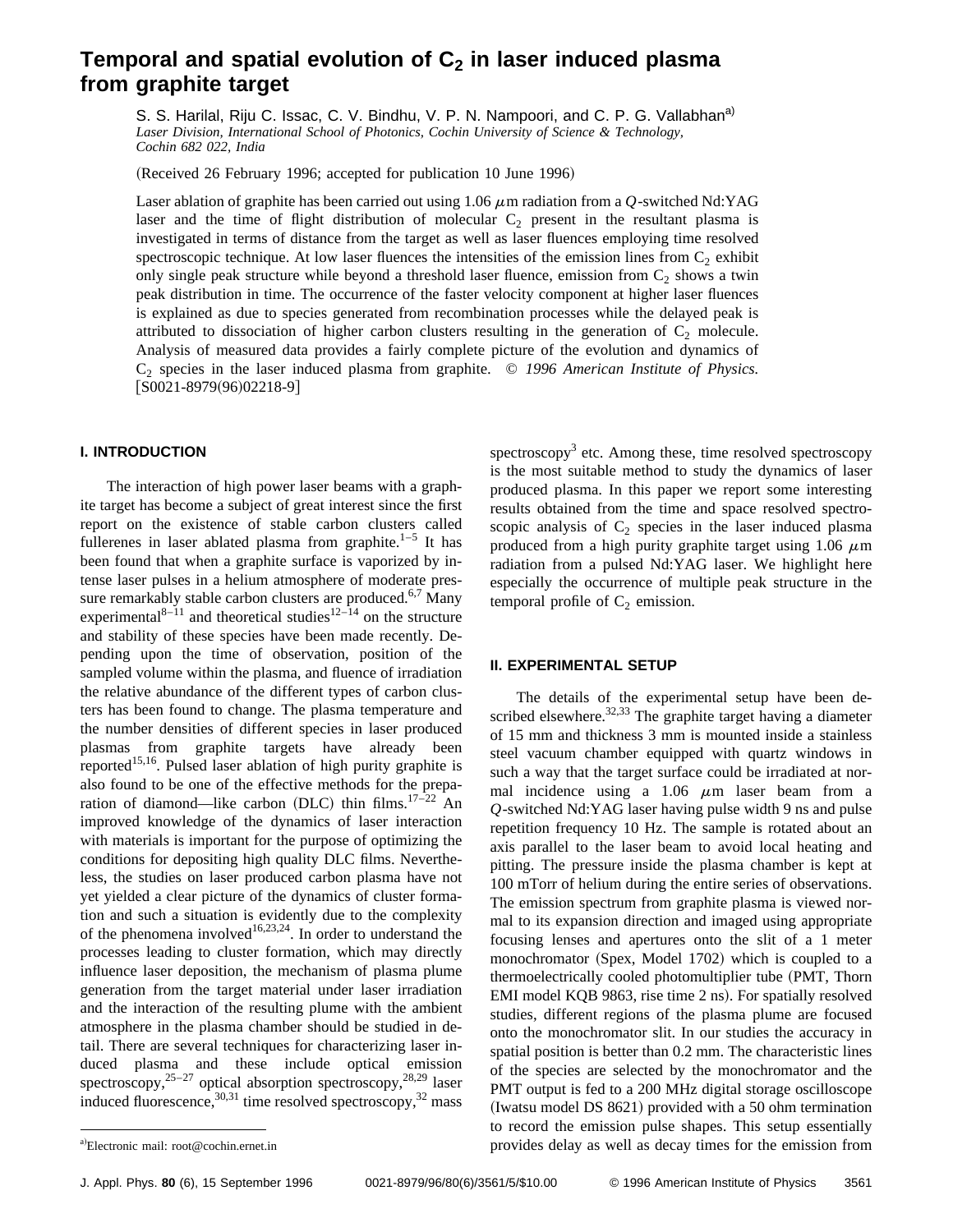

FIG. 1. Intensity variation with time for 516.5 nm spectral emission from  $C<sub>2</sub>$  observed at 5 mm away from the target for laser fluences (a) 12.7 J  $cm^{-2}$ , (b) 26.7 J cm<sup>-2</sup>, (c) 28 J cm<sup>-2</sup>, and (d) 29.3 J cm<sup>-2</sup>.

constituent species at a specific point within the plasma. These are extremely important parameters related to the evolution of laser ablated materials.

#### **III. RESULTS AND DISCUSSION**

The time resolved studies of emission lines from various species are carried out from the oscilloscope traces which show definite time delays for emission with respect to the incidence of the laser pulse. Our observations show that the emission lines from different emitting species within the plasma possess distinctly different temporal profiles. Each temporal profile represents a complex convolution of different factors that govern the temporal history of the emitting species viz. its production mechanism and rate, its flight past the viewing region and its radiative and collisional decay rates. Typical time of flight (TOF) distributions of  $C_2$  species obtained by monitoring the spectral emission from  $C_2$  in electronic excited state  $(d^3\Pi_g)[at \lambda = 516.5 \text{ nm}$  corresponding to the  $(0, 0)$  transition  $d^3\Pi_g \rightarrow a^3\Pi_u$  of the C<sub>2</sub> Swan system] at a distance of 5 mm from the target for different laser fluences are given in Fig. 1. The initial spike in the figure is due to scattering and can be used as a time marker. The interesting feature in TOF pattern of  $C_2$  species is its double peak structure which becomes prominent beyond a threshold laser fluence. In what follows first peak is designated as P1 and delayed peak P2. Such double peak structure has already been reported by some of the earlier workers.<sup>34–36</sup> However, our observations bring out certain novel features which are described below.

 $(1)$  The time delay for P1 with respect to the separation between the point of observation and the target surface varies in a nonlinear manner; the nonlinearity being more pronounced at lower laser fluences. As is evident from Fig. 2,



FIG. 2. Variation of time delays with distance of P1 for different laser fluences ( $\times$ ) 29.3 J cm<sup>-2</sup>, ( $\triangle$ ) 31.6 J cm<sup>-2</sup> and (+) 34.4 J cm<sup>-2</sup>.

the delay of P1 almost constant up to 10 mm separation which is paradoxical while the delay of P2 varies almost linearly  $(Fig. 3)$  with such separation.

 $(2)$  The delay of P1 increases with laser fluence (Fig. 4) while that of  $P2$  (Fig. 5), decreases sharply after being constant up to a certain value of laser fluence.

(3) Appearance of P1 occurs only beyond a threshold fluence of about 26.7 J cm<sup>-2</sup> at 5 mm away from the target  $(z = 5$  mm) and this threshold value increases with increasing distance from the target.

 $(4)$  The intensity for P1 is maximum at a point around z  $= 12$  mm (Fig. 6) for all values of laser fluences while that of P2 attains maximum around  $z = 5$  mm (Fig. 7).

 $(5)$  The intensity of P1 increases from zero (at fluence about 26.7 J cm<sup>-2</sup>) and saturates at higher fluences  $(>30.55$  J cm<sup>-2</sup>) (Fig. 8) while that of P2 increases up to an optimum laser fluence and begins to decrease thereafter



FIG. 3. Variation of time delays with distance of P2 for different laser fluences  $(\times)$  29.3 J cm<sup>-2</sup>,  $(\triangle)$  31.8 J cm<sup>-2</sup> and  $(+)$  34.4 J cm<sup>-2</sup>.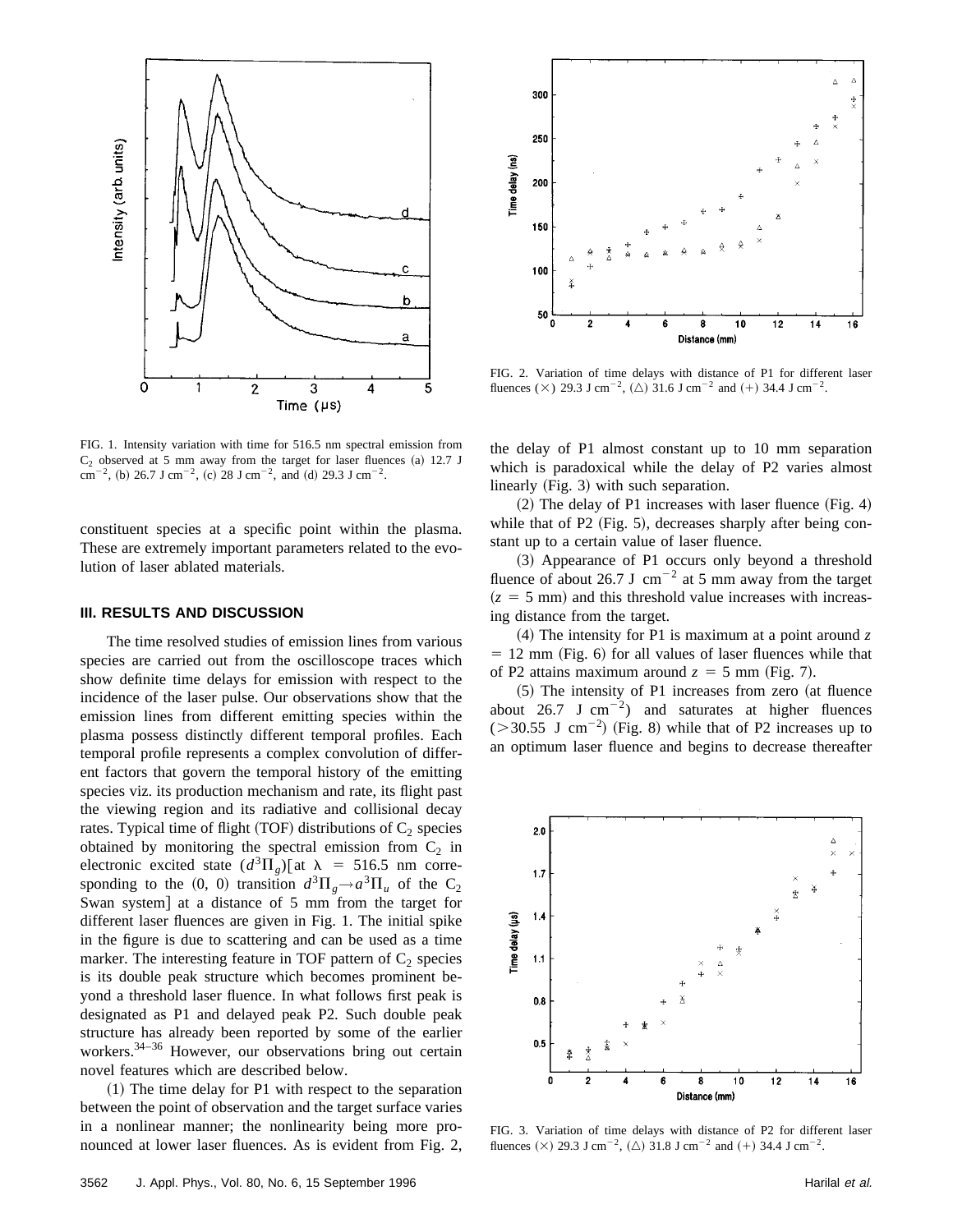

FIG. 4. Plot of time delays on laser fluence of P1 for different distances  $(\blacksquare)$ 5 mm,  $(A)$  10 mm and  $(①)$  15 mm.

FIG. 6. Change in intensity with distance for different laser fluences for the peak P1  $(\times)$  29.3 J cm<sup>-2</sup>,  $(\triangle)$ 31.8 J cm<sup>-2</sup> and  $(+)$  34.4 J cm<sup>-2</sup>.

6

8

Distance (mm)

 $10$ 

 $12$ 

 $14$ 

λ

16

70

60

50

40

30

20

 $10\,$ 

0

2

ntensity (arb. units)

(Fig. 9). This behavior is predominant at points having smaller separation from the target.

The above observations indicate that the plasma apparently develops a fast and slow component above a threshold laser fluence. In fact the existence of a twin peak structure for the  $C_2$  species from the laser induced plasma observed previously has been explained as due to emission from the "shell" (fast) and the "core" (slow) components.<sup>34</sup> Attributing peaks P1 and P2 solely to fast and slow components will not explain the unusual spatial dependence of time delays as depicted in Figs. 2 and 3, respectively.

At low laser fluences, clusters of carbon atoms  $(C_n)$ along with electrons are ejected from the graphite and  $C_2$ could be formed by the dissociation of  $C_n(n>2)$  due to collisions with energetic electrons.<sup>37</sup> The larger masses of  $C_n$ will result in longer delays which are observed in the  $C_2$ 



$$
C^+ + e + e \rightarrow C + e. \tag{1}
$$

Collisional ionization is also possible through processes like



FIG. 5. Plot of time delays on laser fluence of P2 for different distances  $(\blacksquare)$  $5$  mm,  $(A)$  10 mm and  $(O)$  15 mm.



FIG. 7. Change in intensity with distance for different laser fluences for the peak P2 ( $\times$ ) 29.3 J cm<sup>-2</sup>,( $\triangle$ )31.8 J cm<sup>-2</sup> and (+) 34.4 J cm<sup>-2</sup>.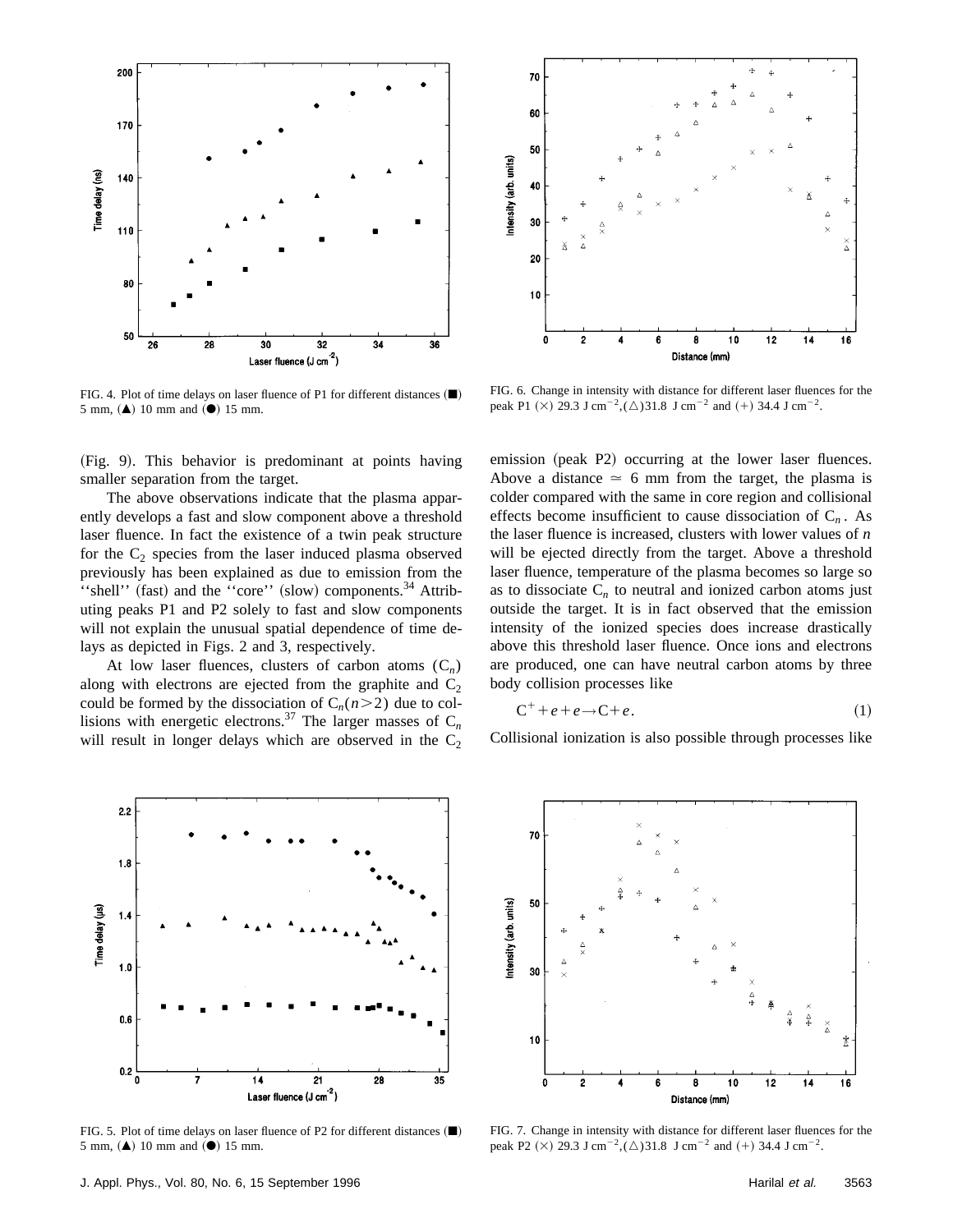

FIG. 8. Variation of intensity of P1 with laser fluence for  $(\blacksquare)$  5mm,  $(\blacktriangle)$  10 mm and  $(\bullet)$  15 mm.

$$
C + e \rightarrow C^+ + e + e. \tag{2}
$$

In the vicinity of the target, Eq.  $(2)$  may be predominant over Eq. (1) so that we get excited state  $C_2$  formation slightly away from the target, giving emission peak P1. The threshold like phenomenon in the case of P1 also shows the initiation of production of ionized species so as to open the channels  $(1)$  and  $(2)$  at higher laser fluences. As the laser fluence is increased beyond 26.7 J cm<sup>-2</sup>, the probability of cluster formation of the type  $C_n(n>2)$  in the plasma diminishes, thereby causing a drastic decrease in the intensity of P2. Moreover, as the laser fluence is increased, the trailing edge of the laser pulse will enhance the dissociation of  $C_n$  by multiphoton absorption through laser plasma interaction. This could cause the formation of  $C_2$  nearer the target surface. Koren and  $Yeh^{34}$  also have observed such double peaks in the case of  $C_2$  from polymide target and their interpreta-



FIG. 9. Variation of intensity of P2 with laser fluence for  $(\blacksquare)$  5mm,  $(\blacktriangle)$  10 mm and  $(\bullet)$  15 mm.

tion in terms of the fast and slow components does not completely explain our observations. We are therefore compelled to attribute the double peak formation due to the delays inherent in the distinctly different formation mechanisms of  $C_2$  in the plasma.

Figs. 4 and 5 give respectively the variation in time delay for P1 and P2 with laser fluence for different distances from the target. From Fig. 4, we see that the time delay for P1 increases with respect to increase in laser fluence which is against the normal observation where velocity usually increases with the fluence of the incident laser pulse. By considering the velocity distribution, this anomaly can be explained only if one can have some type of a ''negative diffusion'' or anomalous diffusion of  $C_2$  towards the target. Similar observations by one of the previous workers have been explained as due to selective depletion of high velocity  $C_2$  species.<sup>38</sup> However, one can have a slightly different scenario as explained below. As the laser fluence increases, the electron, atom and ion number densities of the plasma and plasma temperature are also increased. This may cause larger probability for events  $(1)$  and  $(2)$  indicated in the previous paragraph. It is also believed that ions are accelerated by Coulomb fields generated by fast moving electrons escaping from the plume. One should also consider the multiphoton dissociation of  $C_n$  by the trailing edge of the laser pulse so as to produce  $C_2$  nearer to the target surface. Due to these processes  $C_2$  may thus be formed at points nearer to the target surface by recombination process, but with more than usual delay in the appearance of P1. In other words, decrease in delay with laser fluence competes with the increase in delay due to shift of "formation site" of  $C_2$  nearer to the target surface. Therefore, as far as P1 is concerned, delay due to the location of formation site is more predominant in the range of laser fluences considered here, thereby causing the observed enhancement in the delay on increasing the laser fluence. This is further born out by the fact that there is a perceptible increase in the half width of peak P1 as the fluence of the laser pulse is increased.

Similar arguments can be made in the case of the measured time delays corresponding to P2. Contrary to the case of P1, delay of P2 remains almost constant up to a threshold laser fluence and thereafter it decreases. As noted earlier P2 is found to be formed due to dissociation of carbon clusters  $C_n(n>2)$ . As the laser fluence is increased the formation of  $C_2$  through dissociation of  $C_n$  will occur nearer to the target surface, there by causing an increase in the delay as opposed to its decrease due to enhancement of kinetic energy of the species with laser fluence. Up to a threshold laser fluence, these two time delays are more or less balanced to give an effectively constant time delay as observed in Fig. 5. Above this fluence threshold, enhancement in kinetic energy becomes so large that there will be a notable decrease in time delay for P2.

The nature of variation of delay with distance also exhibits evidently certain peculiarities in terms of the behavior of peaks P1 and P2 (Figs. 2 and 3). Beyond a distance of  $8$ mm there is a sudden enhancement in delay for P1 especially at comparatively lower fluences but well above the threshold. The unusual spatial dependence of time delay is observed